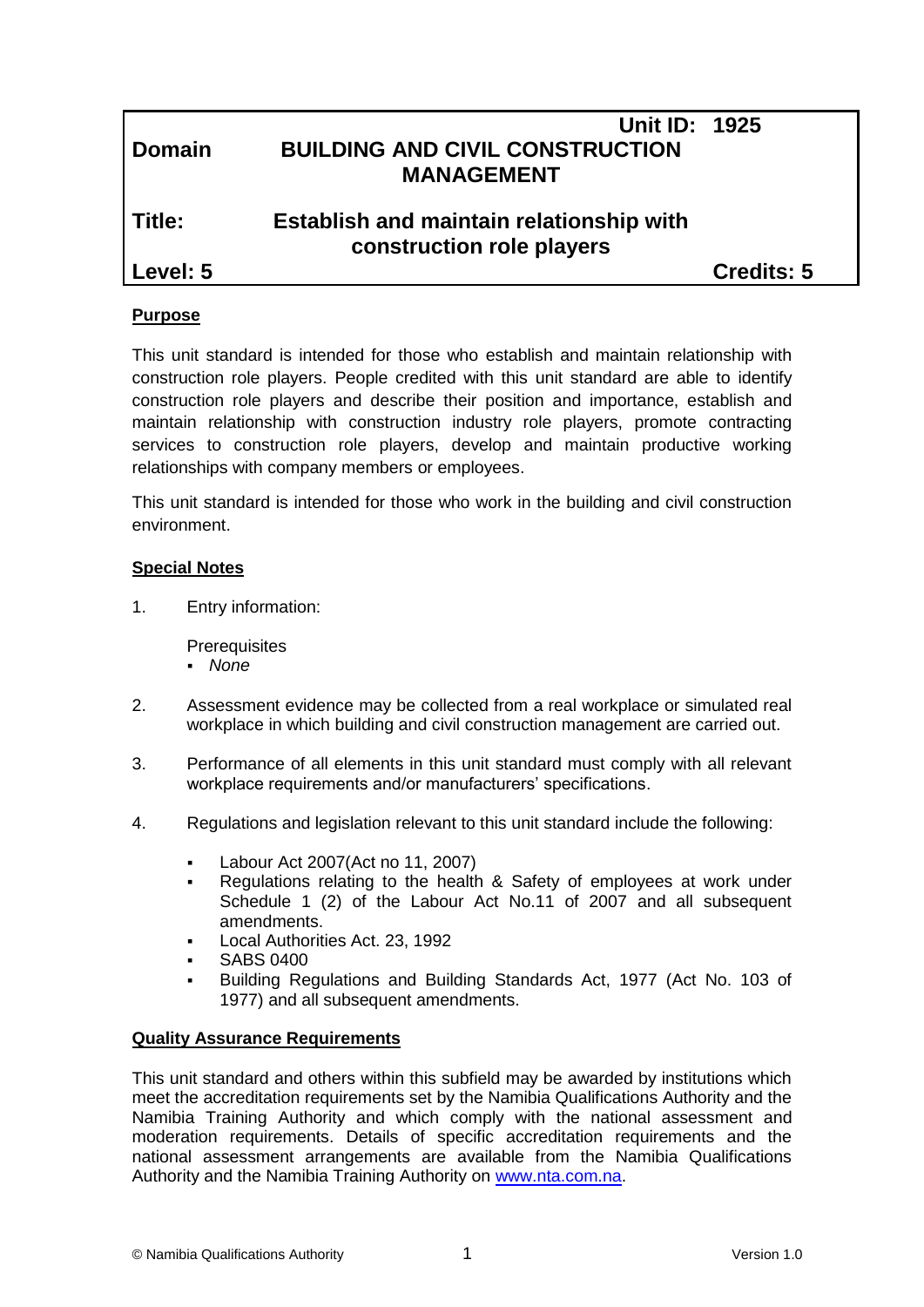# **Elements and Performance Criteria**

## **Element 1: Identify construction role players and describe their position and importance**

### **Range**

Construction role players may include but not limited to Client/ Employers, professionals, Authorities, community forums and leaders, industry associations/professional bodies, unions and bargaining forums, suppliers and manufactures.

#### **Performance Criteria**

- 1.1 Role-players in the construction industry are identified.
- 1.2 The position and importance of role-players are explained.
- 1.3 The impact of role-players in construction is explained.

## **Element 2: Establish and maintain relationship with construction industry role players**

### **Performance Criteria**

- 2.1 Relationships are established and maintained with suppliers and manufacturers in order to negotiate lowest possible prices and ensure optimum service.
- 2.2 Excellent service levels are maintained with clients.
- 2.3 Problems and incidents with role-players are timeously and appropriately resolved.
- 2.4 Networking is maintained and new business opportunities, trends and developments in the industry are timeously identified.
- 2.5 Contact is maintained with community forums to ensure an awareness and sensitivity of issues impacting on construction projects.
- 2.6 Relationships are maintained with unions and other employee representation structures.

#### **Element 3: Promote contracting services to construction role players**

#### **Performance Criteria**

- 3.1 Extension of contracting services is promoted with existing clients.
- 3.2 New business opportunities are timeously identified, reported and followed up.